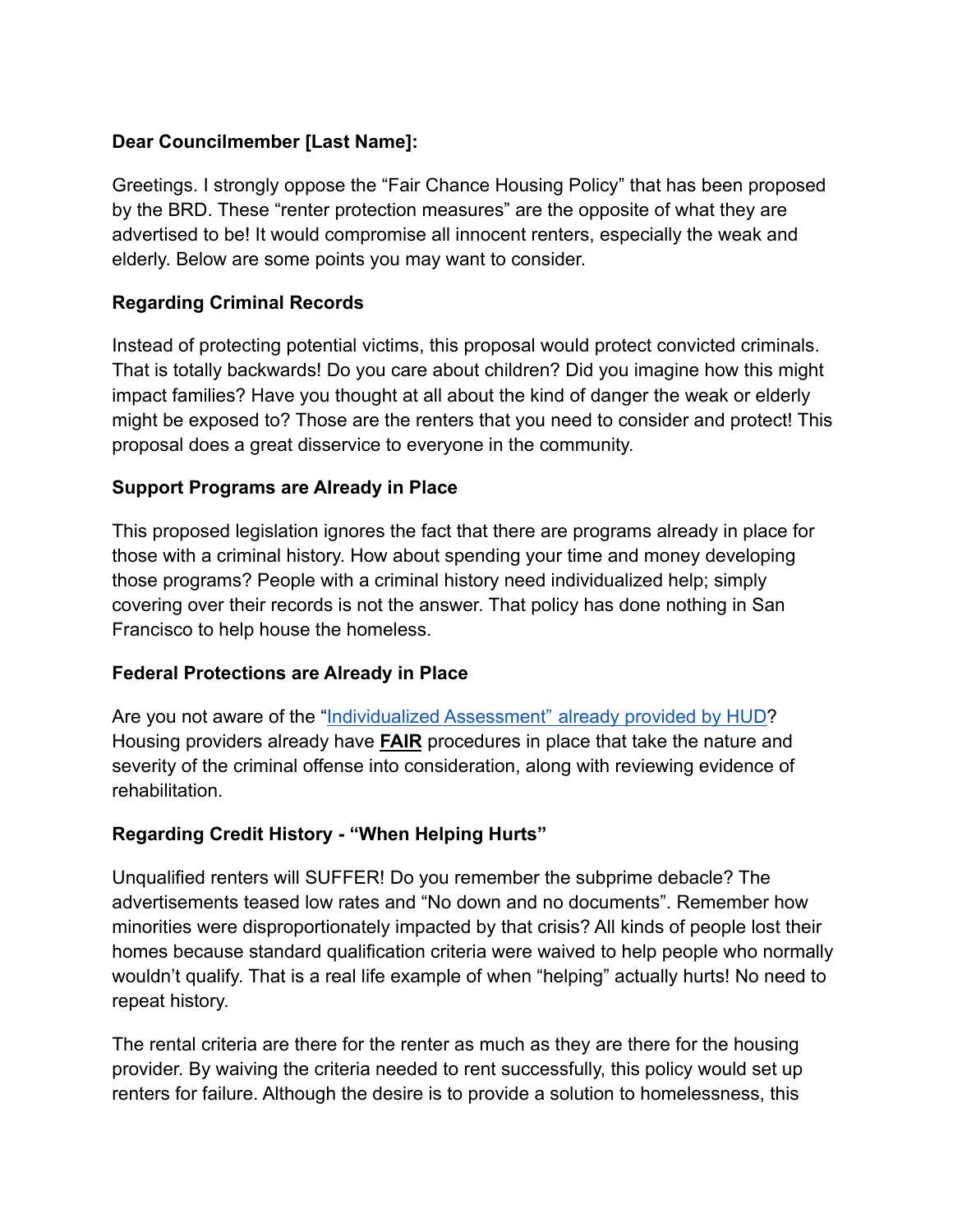reckless proposal would actually create more ways for people to end up homeless!. **The solution would be to improve Section 8 and homeless programs**.

## **Failure to Pay the Rent Impacts the Entire Community**

When a renter fails to pay rent, it impacts the entire community. As you know, not only does the non-paying renter and the housing provider lose, the paying tenants lose because failed tenancies end up increasing the cost of housing for everyone.

# **Small Businesses are the Backbone of Communities**

Surely you realize that opportunity zones were created to help struggling communities. What was the thought behind that strategy? As you know, when there are healthy, small businesses in the community, the community thrives. This proposal would be putting mom-and-pop housing providers at a great disadvantage by blindfolding them in the uplease process. These small-scale businesses are more likely to fail when blindfolded. One failed business impacts the other businesses in that specific community. I don't think you really want to kill jobs, tax revenue, and weaken communities like that.

# **Put on a Blindfold, Really?**

Blindfolding housing providers to the total strangers that are literally coming to live in their homes, ADU's, or other rentals is creepy! The writers of this proposed legislation are obviously not rental property owners nor have they put themselves in the shoes of a housing provider. I doubt there will ever be a blindfold put on banks. This proposal will drive homelessness!

Anti-landlord regulations end up increasing the cost of providing housing which, in turn, increases rent. Unfortunately, you may have been blinded to the correlation between your policies and the declining health of the housing market in Los Angeles. Have you noticed that the housing programs that offer affordable housing often receive tax breaks? Taxes and fees are a real burden that renters end up being stuck with.

# **Is this Really About the Homeless?**

Councilmember Bonin was quoted in the LA Times as saying, *"There are lots of people who are homeless who want to be housed and can't get into an apartment — even if they have a voucher — for a number of reasons…"* Bonin is pointing to a breakdown in the voucher system and the local programs for housing the homeless. Develop those programs so they work! Don't mess with normal procedures! Don't set up renters for failure by making a system that would put them in homes that might bankrupt them!